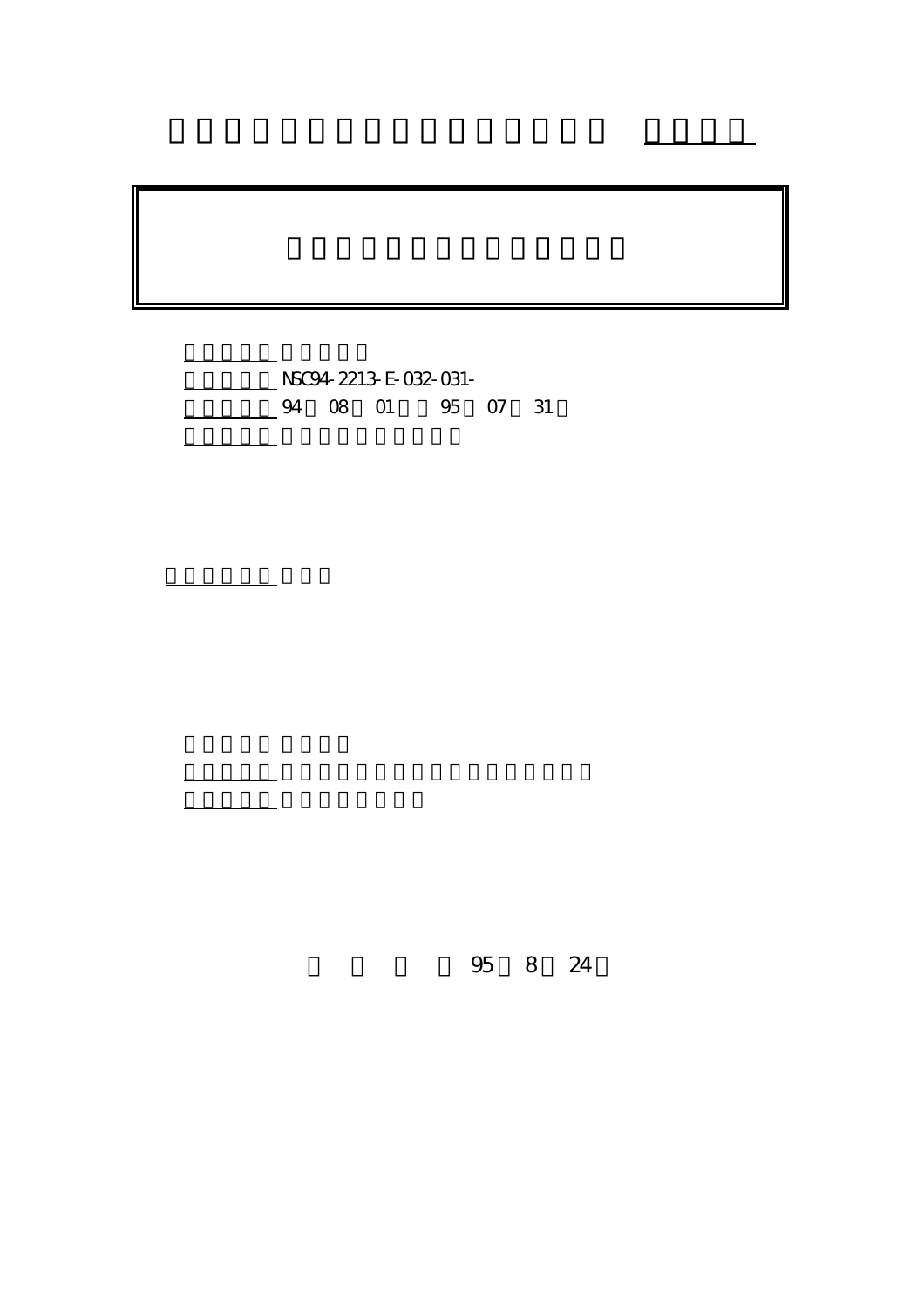# 行政院國家科學委員會補助專題研究計畫 ■ 成 果 報 告<br>□期中進度報告

介質物體在頻域與時域之逆散射

計畫類別: ■ 個別型計畫 □ 整合型計畫 計書編號: NSC 94-2213-E-032 -031-執行期間: 94 年8 月1日 至 95 年7 月 31 日

計畫主持人:丘建青 教授

共同主持人:

計畫參與人員:

成果報告類型(依經費核定清單規定繳交):△精簡報告 □完整報告

本成果報告包括以下應繳交之附件:

□赴國外出差或研習心得報告一份

□赴大陸地區出差或研習心得報告一份

□出席國際學術會議心得報告及發表之論文各一份

□國際合作研究計畫國外研究報告書一份

處理方式:除產學合作研究計書、提升產業技術及人才培育研究計書、列管計 畫及下列情形者外,得立即公開查詢

□涉及專利或其他智慧財產權,□一年□二年後可公開查詢

執行單位:淡江大學電機系

中 華 民 國 九十五 年 八 月 二十三 日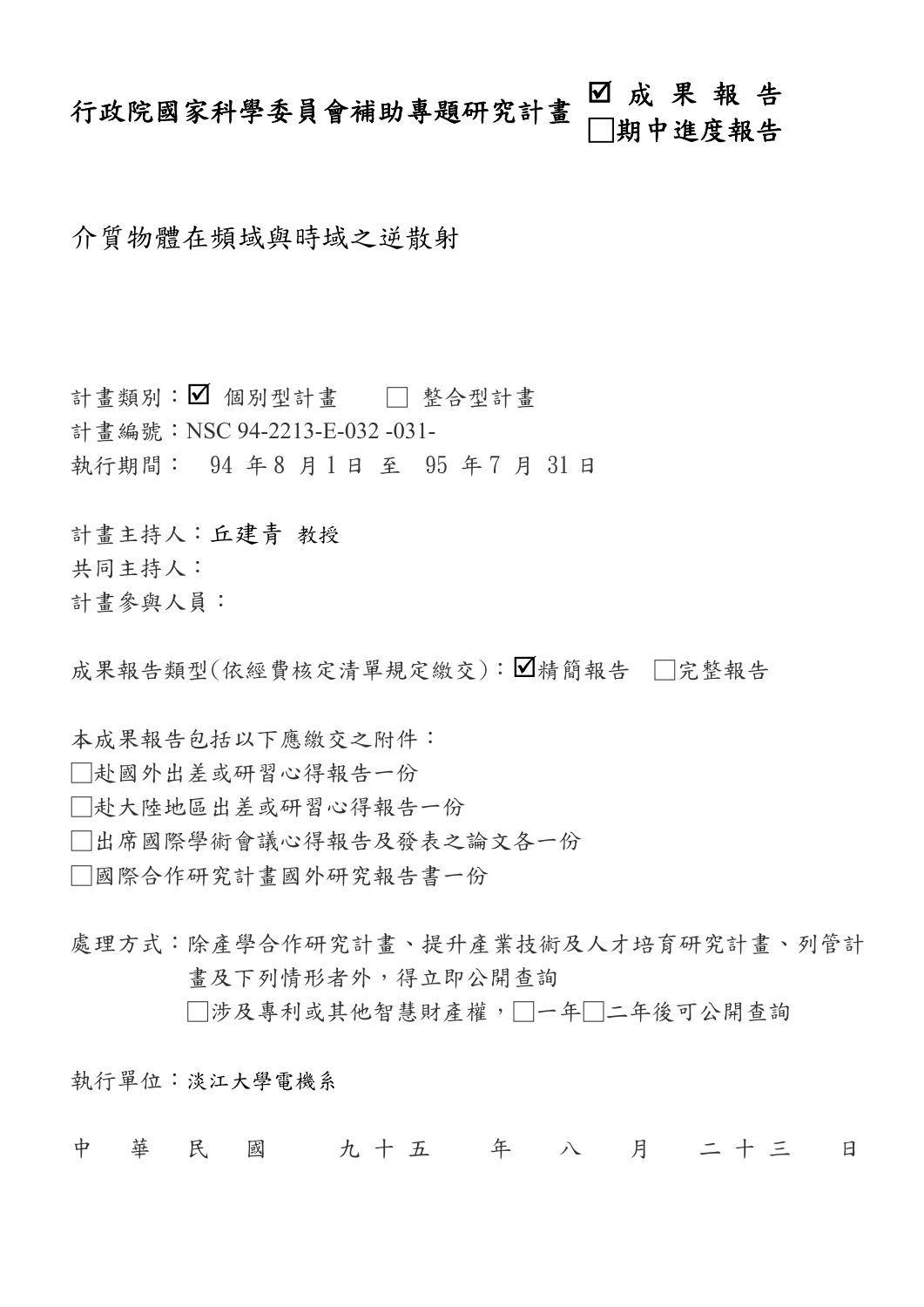# **Inverse Scattering of Dielectric Object in Time Domain and Frequency**

## **Domain**

計劃編號: NSC 94-2213-E-032 -031- 執行期間:94 年 08 月 01 日至 95 年 07 月 31 日 計劃主持人: 丘建青 淡江大學電機系教授

## 一、 計劃中文摘要(關鍵詞:電磁成像, 介質物體、基因法則、牛頓迭代法)

本報告研究一數值方法,主要目的為重建非均 勻介電物體之成像。於逆散射方面,將逆散射 問題轉換為最佳化問題之後,首先利用遺傳演 算法(genetic algorithm),得一最佳化解或可接受 之解,再串疊牛頓迭代法(Newton-type iterative method),以快速收斂至更精確之解。

數值方法之執行過程,其入射波採用多方 向連續照射之方式,以收集較完整之材質特性 資訊。於理論推導方面,本研究考慮完整之非 線性公式,以提高解之精確度。即使介電物體 具有較複雜之材質特性分佈(不平滑),或者介 電體材質特性分佈與環境之材質特性具有較高 之對比度,此數值方法亦能適用。就大部分較 簡單之例子而言,遺傳演算法即可得到相當良 好之解。然而,對於較複雜之例子,即考驗著 遺傳演算法之強健性。本論文以演傳演算法所 得之解,當作牛頓法之初始猜測值。藉由遺傳 演算法之全域搜尋特性,以求得可接受之解, 期望此解對於區域性搜尋之牛頓法而言,可能 為適當之初始猜測值。串疊之方法比較單一遺 傳演算法,或者單一牛頓迭代法,其解之精確 度勢必較高。本研究模擬之數值結果顯示,此 串疊之數值方法運用於重建非均勻介電物體之 材質特性分佈,得到良好之重建結果。

英文摘要**(Keywords**:**Electromagnetic** 

### **imaging, dielectric objects, genetic algorithms, Newton-type methods**)

We propose a method, which combines a genetic algorithm (GA) with a Newton-type iteration for the reconstruction of permittivity distribution of two-dimensional (2-D) dielectric objects. The method is based on a multi-illumination multi-view processing. In particular, by taking account into the complete nonlinear formulations, the permittivity distribution of the objects could be highly-contrasted and complicated inhomogeneous. First, the inverse problem is recast as a global nonlinear optimization problem, which is solved by a GA. Then, the solution obtained by the GA is taken as an initial guess for the Newton-type iteration method. This method is tested by considering several numerical examples, and it is found that the performance of this combination method is better than the individual GA and the individual Newton-type iteration method. Numerical results show that satisfactory reconstruction has been obtained.

二、計劃緣由與目的

本計畫考慮二維非均勻介電物體之電磁成像 問題。所謂 " 電磁成像 " (Electromagnetic imaging)或"逆散射" (Inverse scattering), 乃是 利用電磁波照射於散射體上,然後測量散射體 外的散射場,經由適當處理以反求散射體的形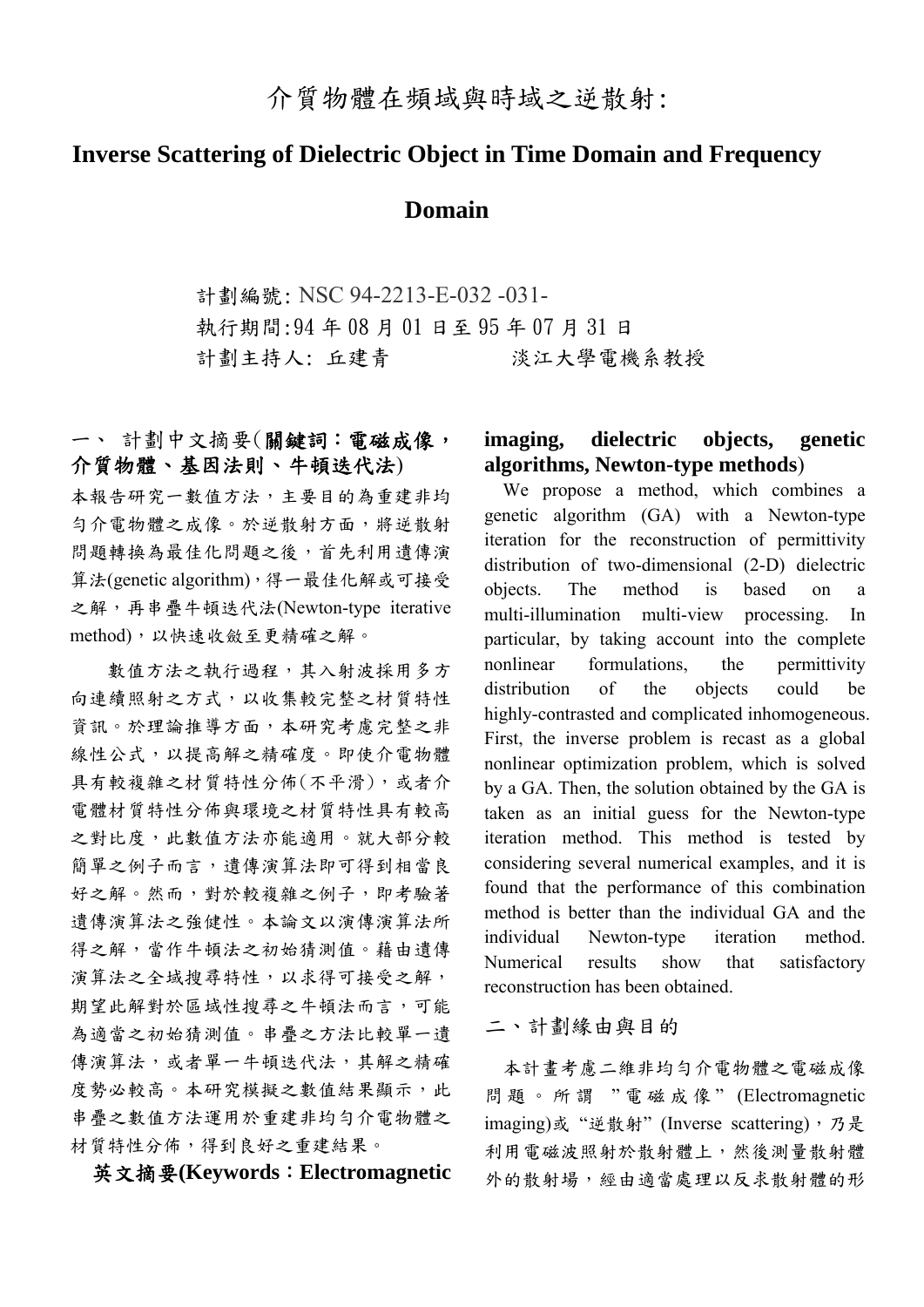狀或其內部性質。由於此種方法不必將測量儀 器與被測物體做直接接觸,因此,在工業上的 非破壞檢測、遙測礦產資源和醫學上做人體內 部的影像處理方面,物理上亦常自散射資料反 求散射區域的位能分布。逆散射於微波成像 (microwave imaging) 之領域一直不斷地發展, 其中很多問題被轉換為最佳化問題,再利用各 種數值迭代方法求解,包括基於梯度 (gradient-based)原則之方法 [1]-[2]、演傳演算法 [3]-[4],以及其他一些新方法 [5]-[6] 等。然而, 由於以下兩個原因而使得解逆散射問題變得複 雜而困難:然而,由於以下的原因而使得逆散 射問題的解變得複雜而困難:

- (1) 因為逆散射的問題包含了兩個未知數的乘 積,一個是物體的電性,另一個是物體內部 的電場,此兩未知數的乘積使得此逆散射的 問題成為一個非線性的問題。因此解答的唯 一性問題引發了許多的爭議,不過若能在問 題中加入一些物理線象的限制或多方面收 集各種不同入射角、不同頻率,甚至不同極 化的散射場則可證明逆散射問題有唯一解 [7]。
- (2)由 於 逆 散 射 問 題 中 積 分 方 程 式 的 核 心 (kernel)是一個平滑函數 (smoothing function),所以散射場的一點小誤差往往 會造成反求出來的散射體特性函數發生巨 大的誤差,導致嚴重的不良情況 (ill-posedness)。為了克服這種解答不穩 定的問題,許多正則化(regularization)的 方法被提出來,如 Miller 正則法[8], 虛反 運算法(pseudo inverse transformation) [9]、無關聯照射法[10]等。

理論方面,首先考慮任意截面形狀之非均勻 介電物體(散射體)置於自由空間 $(\varepsilon_0, \mu_0)$ 中,假 設此物體在 Z 軸方向無窮延伸,吾人發射 TMz (Transverse Magnetic)波照射此物體,則由馬克斯 威爾方程式知由 TMz 波所引起的散射場只有 Z 方向的分量,配合介質物體內的積分方程組, 此電磁成像問題可利用積分方程式及量測到的 散射場推導出,經由上述方法吾人可重建出介

電常數的分佈。上述的方法在利用適當的入射 波來解決非均勻介質物體的電磁成像問題,藉 著動差法將積分方程式轉換為矩陣的型式,藉 由一些適當運算便可求得其散射場。數值模擬 方面包括對已知非均勻介質以動差法計箕其散 射場,亦即做"正散射"模擬,然後依電磁成像法 則,重建出非均勻介質物體介電常數的分佈。

三、研究方法與成果

#### (一) 理論推導

考慮一個任意截面形狀之非均勻介電物體(散射 體)置於自由空間 $(\varepsilon_0, \mu_0)$ 中,此散射體(scatterer) 被固定於一封閉面 *S* 之中,如圖一所示,其相 對介電係數(relative permittivity)與導磁係數 (permeability)分別為  $\varepsilon$  ( $\bar{r}$ )與  $\mu$ <sup>0</sup> 假設其柱軸方 向於 *Z* 方向無限延伸,亦即,物體材質特性隨 *X* 與 *Y* 座標改變,與 Z 方向無關。因此,所討論 之問題將簡化為二維問題,散射體結構可以是 多層次,且形狀任意。對區域 *S* 照射 TM 極化 (transverse magnetic polarization)平面波,從簡而 論之,假設入射波為具有 *<sup>j</sup> <sup>t</sup> e* <sup>ω</sup> 型式之時域諧波, 且入射場大小為(*X*,*Y* )之函數,與 *Z* 無關。由於 先前假設散射體之材質特性於 *Z* 方向無變化, 因此,照射 TM 極化之電磁波(入射電場於 *Z* 方 向),僅會產生 TM 極化之散射波。以下給定未 受干擾之入射電場

 $\overline{E}^i(\overline{r}) = E^i_z(x, y)\hat{z}$  $\hat{z}^{i}(\bar{r}) = E_{z}^{i}(x, y)\hat{z}$  (1) 其中  $E_z^i(x, y) = e^{-jk_0(x \sin \phi + y \cos \phi)}$ ,  $k_0$  為自由空間之 波數(wavenumber)。

根據馬克斯威爾方程式與感應電流之觀念:

$$
\nabla \times \overline{E} = -j\omega\mu_0 H
$$
\n
$$
\nabla \times \overline{H} = j\omega\varepsilon_0 \varepsilon_r \overline{E} = j\omega\varepsilon_0 \overline{E} + \overline{J}_{eq}
$$
\n
$$
\n\ddot{E} + \overline{J}_{eq} = j\omega\varepsilon_0 [\varepsilon_r(x, y) - 1] E_z \hat{z} , \quad \hat{A} \,\hat{\Upsilon} \, \hat{\mathbb{E}} \stackrel{\text{dd}}{=} \hat{\mathbb{E}} \hat{\mathbb{E}} \hat{\mathbb{E}} \hat{\mathbb{E}} \hat{\mathbb{E}} \hat{\mathbb{E}} \hat{\mathbb{E}} \hat{\mathbb{E}} \hat{\mathbb{E}} \hat{\mathbb{E}} \hat{\mathbb{E}} \hat{\mathbb{E}} \hat{\mathbb{E}} \hat{\mathbb{E}} \hat{\mathbb{E}} \hat{\mathbb{E}} \hat{\mathbb{E}} \hat{\mathbb{E}} \hat{\mathbb{E}} \hat{\mathbb{E}} \hat{\mathbb{E}} \hat{\mathbb{E}} \hat{\mathbb{E}} \hat{\mathbb{E}} \hat{\mathbb{E}} \hat{\mathbb{E}} \hat{\mathbb{E}} \hat{\mathbb{E}} \hat{\mathbb{E}} \hat{\mathbb{E}} \hat{\mathbb{E}} \hat{\mathbb{E}} \hat{\mathbb{E}} \hat{\mathbb{E}} \hat{\mathbb{E}} \hat{\mathbb{E}} \hat{\mathbb{E}} \hat{\mathbb{E}} \hat{\mathbb{E}} \hat{\mathbb{E}} \hat{\mathbb{E}} \hat{\mathbb{E}} \hat{\mathbb{E}} \hat{\mathbb{E}} \hat{\mathbb{E}} \hat{\mathbb{E}} \hat{\mathbb{E}} \hat{\mathbb{E}} \hat{\mathbb{E}} \hat{\mathbb{E}} \hat{\mathbb{E}} \hat{\mathbb{E}} \hat{\mathbb{E}} \hat{\mathbb{E}} \hat{\mathbb{E}} \hat{\mathbb{E}} \hat{\mathbb{E}} \hat{\mathbb{E}} \hat{\mathbb{E}} \hat{\mathbb{E}} \hat{\mathbb{E}} \hat{\mathbb{E}} \hat{\mathbb{E}} \hat{\mathbb{E}} \hat{\mathbb{E}} \hat{\mathbb{E}} \hat{\mathbb{E}} \hat{\mathbb{E}} \hat{\mathbb{E}} \hat{\mathbb{E}} \hat{\mathbb{E}} \hat{\mathbb{E}} \hat{\mathbb{E
$$

K據等效感應源的觀念與 Hertz 向童之お [11],將散射電場表示為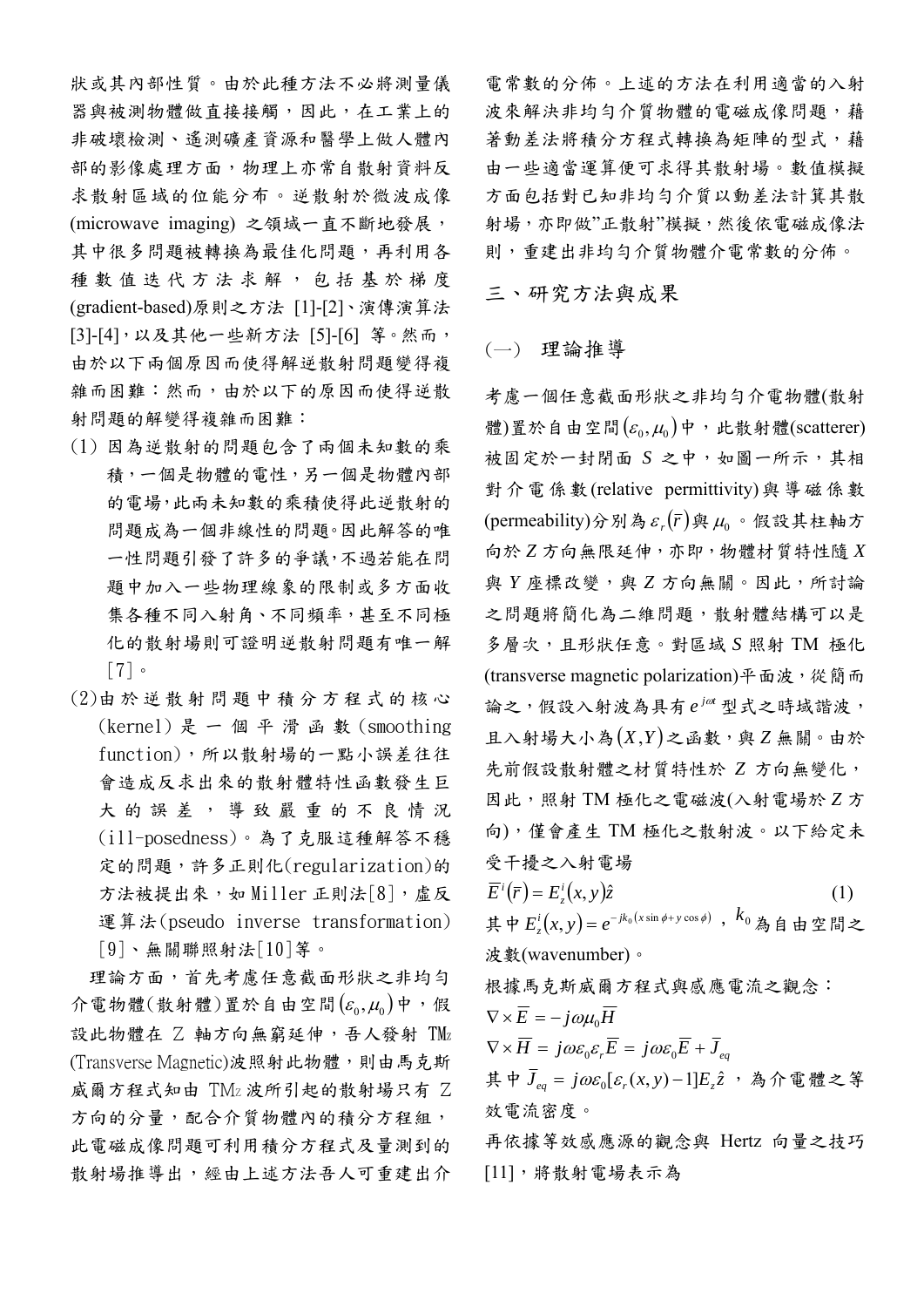$$
E_z^s(\bar{r})\hat{z} = E_z'(\bar{r})\hat{z} - E_z'(\bar{r})\hat{z}
$$
(2)  
\n
$$
\begin{aligned}\n\ddot{z} &= E_z'(\bar{r})\hat{z} - E_z'(\bar{r})\hat{z} \\
\dot{z} &= E_z'(\bar{r}) = \int_S G(\bar{r}, \bar{r}')(\varepsilon_r(\bar{r}') - 1)E_z'(\bar{r}')ds' - E_z'(\bar{r}), \quad \bar{r}, \bar{r}' \in S(3) \\
E_z^s(\bar{r}) &= \int_S G(\bar{r}, \bar{r}')(\varepsilon_r(\bar{r}') - 1)E_z'(\bar{r}')ds', \quad \bar{r} \notin S, \bar{r}' \in S(4) \\
\dot{z} &= \frac{\partial}{\partial s} \int_S G(\bar{r}, \bar{r}') = -\frac{\partial}{\partial t_0} \int_S G(\bar{r}, \bar{r}') - \frac{\partial}{\partial t} \int_S G(\bar{r}, \bar{r}') = \frac{\partial}{\partial s} \int_S \hat{z} - \frac{\partial}{\partial t} \hat{z} + \frac{\partial}{\partial t} \hat{z} + \frac{\partial}{\partial t} \hat{z} + \frac{\partial}{\partial t} \hat{z} + \frac{\partial}{\partial t} \hat{z} + \frac{\partial}{\partial t} \hat{z} + \frac{\partial}{\partial t} \hat{z} + \frac{\partial}{\partial t} \hat{z} + \frac{\partial}{\partial t} \hat{z} + \frac{\partial}{\partial t} \hat{z} + \frac{\partial}{\partial t} \hat{z} + \frac{\partial}{\partial t} \hat{z} + \frac{\partial}{\partial t} \hat{z} + \frac{\partial}{\partial t} \hat{z} + \frac{\partial}{\partial t} \hat{z} + \frac{\partial}{\partial t} \hat{z} + \frac{\partial}{\partial t} \hat{z} + \frac{\partial}{\partial t} \hat{z} + \frac{\partial}{\partial t} \hat{z} + \frac{\partial}{\partial t} \hat{z} + \frac{\partial}{\partial t} \hat{z} + \frac{\partial}{\partial t} \hat{z} + \frac{\partial}{\partial t} \hat{z} + \frac{\partial}{\partial t} \hat{z} + \frac{\partial}{\partial t} \hat{z} + \frac{\partial}{\partial t} \hat{z} + \frac{\partial}{\partial t} \hat
$$

函數。

 為了做數值運算,首先利用動差法,用 脈波函數為基底函數和脈衝函數為點匹配法中 的測試函數,將積分方程式化為矩陣的型式。 因此我們將介質物體劃分為 N 個足夠小的區 域,此區域必須足夠小,使得每個區域的電場 與介電常數可以視為常數。令 εm表示第 n 的區 域的介電常數。另外, *En* 代表為第 n 個區域的 總電場分量。則待測物的介電常數分佈和總電 場可以以離散的型式表示為:

$$
\varepsilon_r(x', y') = \sum_{n=1}^N \varepsilon_m P_n(x', y')
$$

$$
E(x', y') = \sum_{n=1}^N E_n P_n(x', y')
$$

其中 P 為基底函數(Basis function)

$$
P_n(x', y') = \begin{cases} 1, & (x', y') \text{ in cell } n \\ 0, & \text{otherwise} \end{cases}
$$

接下來,使用 Point Matching 的方法,將方程式 (3)轉換可得:

$$
\langle -E_z^i(\bar{r}), V_m \rangle = -E_z^i(\bar{r}_m)
$$
  
=  $\sum_{n=1}^N - \int_S G(\bar{r}_m, \bar{r}') ds'(\varepsilon_n - 1) E_n^t - E_z^t(\bar{r}_m)$   
=  $\sum_{n=1}^N (G_1)_{mn} (\varepsilon_n - 1) E_n^t + E_z^t(x_m, y_m)$  (6)

$$
\stackrel{\text{4}}{\text{4}} \stackrel{\text{4}}{\text{4}} (G_1)_{mn} = -\frac{jk_0^2}{4} \iint_{celln} H_0^{(2)}(k_0 \rho_m) dx'dy', \; \tilde{m}
$$

$$
\rho_m = \sqrt{(x_m - x')^2 + (y_m - y')^2}, (x_m, y_m) \in S \quad \text{#}
$$

由簡單之計算 [11]、[12] 後可得

$$
(G_1)_{mn} = \begin{cases} -\frac{j\pi k_0 a_n}{2} J_1(k_0 a_n) H_0^{(2)}(k_0 \rho_{mn}), & m \neq n \\ -\frac{j}{2} [\pi k_0 a_n H_1^{(2)}(k_0 a_n) - j2], & m = n \end{cases}
$$

同理將(4)式與*Vm* 取內積可得

$$
E_z^s(\bar{r}_m) = \sum_{n=1}^N (G_2)_{mn} (\varepsilon_n - 1) E_n^t
$$
 (7)

$$
(G_2)_{mn} = -\frac{j\pi k_0 a_n}{2} J_1(k_0 a_n) H_0^{(2)}(k_0 \rho_{mn}), \quad (x_m, y_m) \notin S
$$
  
故積分方経式(6)與(7)可韓換為短降型式:

$$
-\left(E_z^i\right) = \left(\left[G_1\right]\left[\tau\right] - \left[I\right]\right)\left(E_z^i\right) \tag{8}
$$

$$
\left(E_z^s\right) = \left[G_2\right]\left[\tau\right]\left(E_z^t\right) \tag{9}
$$

 $\mathbf{H} \neq (E^{i}_{i}) \cdot (E^{i}_{i})$ 與 $(E^{i}_{i})$ 分別代表 N個元素之入射 場與總場行向量,及 M 個元素之散射場行向量。  $M$  為量測點數目。而 $[G_1]$ 與 $[G_2]$ 分別表示 $(G_1)$ <sub>mn</sub> 相關之  $N \times N$  方陣與 $(G_2)_{mn}$ 相關之  $M \times N$  矩 陣。[<sup>τ</sup> ]為 *N* × *N* 之對角矩陣,其對角元素與散 射體每個小區域之介電係數相關:

$$
\tau_{nn} = \varepsilon_r(\bar{r}_n') - 1, \quad n = 1, 2, \cdots, N \tag{10}
$$

其中 r' 為第 n 個小區域中心之位置向量。而[I] 表示 *N* × *N* 之單位矩陣。最後,整理(8)式得總 場行向量 $\left( E_{z}^{t}\right) =\left( \left[ I\right] -\left[ G_{1}\right] \left[ \tau\right] \right) ^{-1}\left[ E_{z}^{i}\right]$ ,代入 $\left( 9\right)$ 式即 求得散射場。

$$
\left(E_z^s\right) = \left[G_2\left[\!\left[\tau\right]\!\right][I\right] - \left[G_1\left[\!\left[\tau\right]\!\right]^{-1}\!\left[E_z^i\right]\right] \tag{11}
$$

對於正散射的問題,我們是利用數值方法來計 算散射場。在給定入射場及介電物體的介電常 數分佈時,就 TM 極化入射問題而言,藉由方 程式(8)、(9)求出內部總電場( *Ez* ),在藉由方 程式(11)計算出 Z 方向的散射場( *<sup>s</sup> Ez* )。為了避 免正散射的做法和逆散射的做法一樣而造成錯 誤,所以正散射的分割數目和逆散射的分割數 目必須不一樣,所以我們在模擬時,正散射的 分割數目是逆散射的四倍。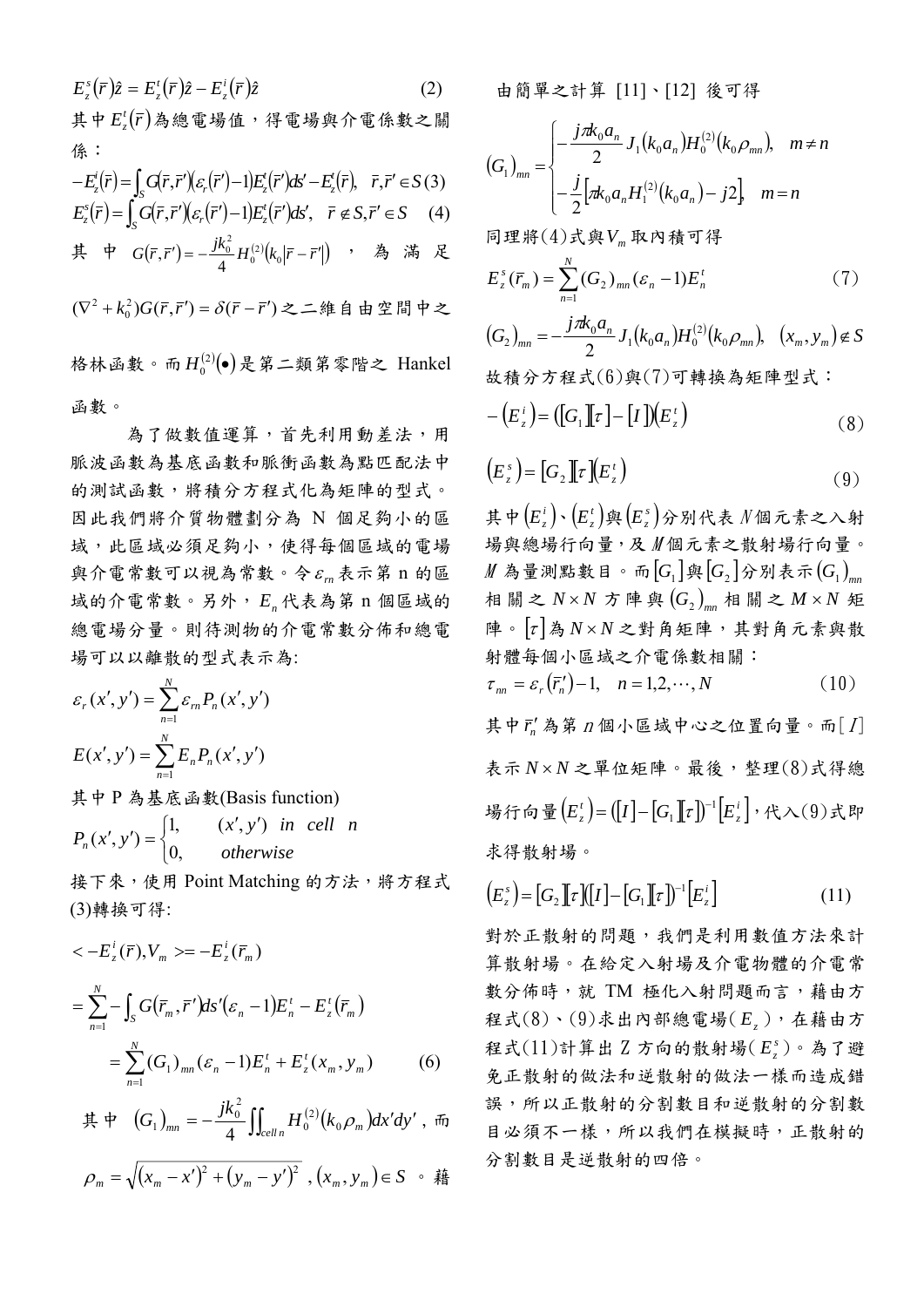#### (二) 數值模擬結果

接下來吾人根據前章節所得到之結果,以 數值分析自由空間中介電物體之逆散射問題, 模擬之最終目的是重建介電物體之相對介電係 數分佈。藉由連續地以不同方向對散射體所在 之偵測區域照射 TM 極化平面波,以收集完整 之散射場資訊。根據參考文獻 [12],劃分後每

個小區城之漫画長維持小於
$$
\frac{0.2\lambda_{0}}{\sqrt{\varepsilon_{r}}}\cdot\lambda_{0}
$$
為自由空間

中之波長, *<sup>r</sup>* <sup>ε</sup> 為介電物體之相對介電係數。模 擬之環境結構如圖一所示。假設一正方形之偵 測區域被分割為 6×6 之正方形小區塊 ( *N* = 36 ),以頻率為 *3GHz*,大小為 *1* 之 TM 極 化波照射之,以下所提之所有例子均使用四道 波連續照射,入射角度分別為 *0* 度、*90* 度、*180* 度與 *270* 度,並於偵測區域外設置 *8* 個量測點 ( *M* = 8 ),平均分佈於半徑為 *30* 公分之圓上, 因此,總共可以得到 *32* 個散射場資料量。於第 一個例子中,考慮一個相對介電係數為 *4* 之中 空散射體,如圖 3.2 (a)所示。有關遺傳演算法之 參數設置如下;就未知數為 *36* 而言,根據模擬 之經驗,族群大小通常設定為未知數之十倍

 $(N_p = 360)$ ,而未知數之二位元字串長度設定為 *16*,此外,對於散射體事先之了解程度,遺傳 演算法對未知數之搜尋範圍設定為 *1.0* 至 *4.2*, 交配率與突變率分別設定為 *0.5* 與 *0.1*。同時定 義介電係數分佈之相對均方根錯誤率:

$$
err = \left[\sum_{i=1}^{N} \left|\Delta \tau_i\right|^2 / \sum_{i=1}^{N} \left|\tau_i^{exact}\right|^2\right]^{1/2} \tag{12}
$$

其中,  $\tau_i^{exact}$ 表示第 *i* 個小區域相對介電係數 之正確值,而 *<sup>i</sup>* Δ<sup>τ</sup> 為重建值與正確值之差值。圖 二即為第一個例子模擬之灰階成像圖,其中 (a)、(b)與(c)分別為原始結構圖、遺傳演算法重 建結果與串疊方法重建結果。藉由(12)計算出利

用遺傳演算法、牛頓迭代法(未列於圖中)與串疊 方法之重建錯誤率分別為 *8.58%*、*31.56%*與 *5.76%*。其中,牛頓迭代法之初始猜測值(包含以 下之所有例子)均設定為背景環境(自由空間)之 相對介電係數值(ε, =1)。結果顯示,串疊方法 表現良好,同時遺傳演算法已經得到相當不錯 之重建結果。單一之牛頓迭代法並未能夠找到 可以接受之解,是由於初始猜測值並不適當, 即使此猜測值是合理的。第二個例子中將偵測 區域之分割數提高至 *49*,族群大小即設定為 *490*。考慮兩個分離之散射體,如圖三 (a)所示, 其一為介電係數 3 之均質物體,置於偵測區之 左下方,另一個則為 L 型之非均勻介電體,部 分之介電係數為 *4.5*,其餘為 *2*。未知數之搜尋 範圍設定為 *1.0* 至 *4.7*。圖三 (b)與(c)分別為遺 傳演算法與串疊方法重建之結果。此時,遺傳 演算法似乎已不夠強健,錯誤率為 *15.65%*,於 串疊牛頓迭代法後,即得到一個可以接受之錯 誤率 *11.49%*。此外,於實際測量中,散射場內 可能包含隨機雜訊,進一步探討雜訊對材質特 性重建結果之影響,將散射場之實部與虛部分 別加上隨機比例之雜訊,以模擬實驗時可能收 集之散射場資訊。首先,以正散射之所有散射 場值之均方根值做為正規化之雜訊大小。而散 射場所加上之雜訊與正規化之雜訊值成比例, 此比例即為 *0* 至 *1* 之間均勻分佈之隨機值乘上 雜訊等級。圖三 (d)與(e)分別為遺傳演算法與串 疊方法重建之結果,其所加之雜訊等級皆為 *3%*,而重建之錯誤率分別為 *18.27%*與 *13.76%*。

#### 四、結論

本計畫提出一串疊方法,結合穩態遺傳演算法 與牛頓迭代法,以重建非均勻介電物體之材質 特性分佈。此法之第一步以穩態遺傳演算法取 代傳統之遺傳演算法,加快收斂速度。遺傳演 算法適用於各種線性或非線性函數,進行全域 性之最佳化搜尋。串疊方法之第二步為具有快 速收斂效率之牛頓迭代法,其適當初始猜測值 即為第一步遺傳演算法之解。數值模擬顯示,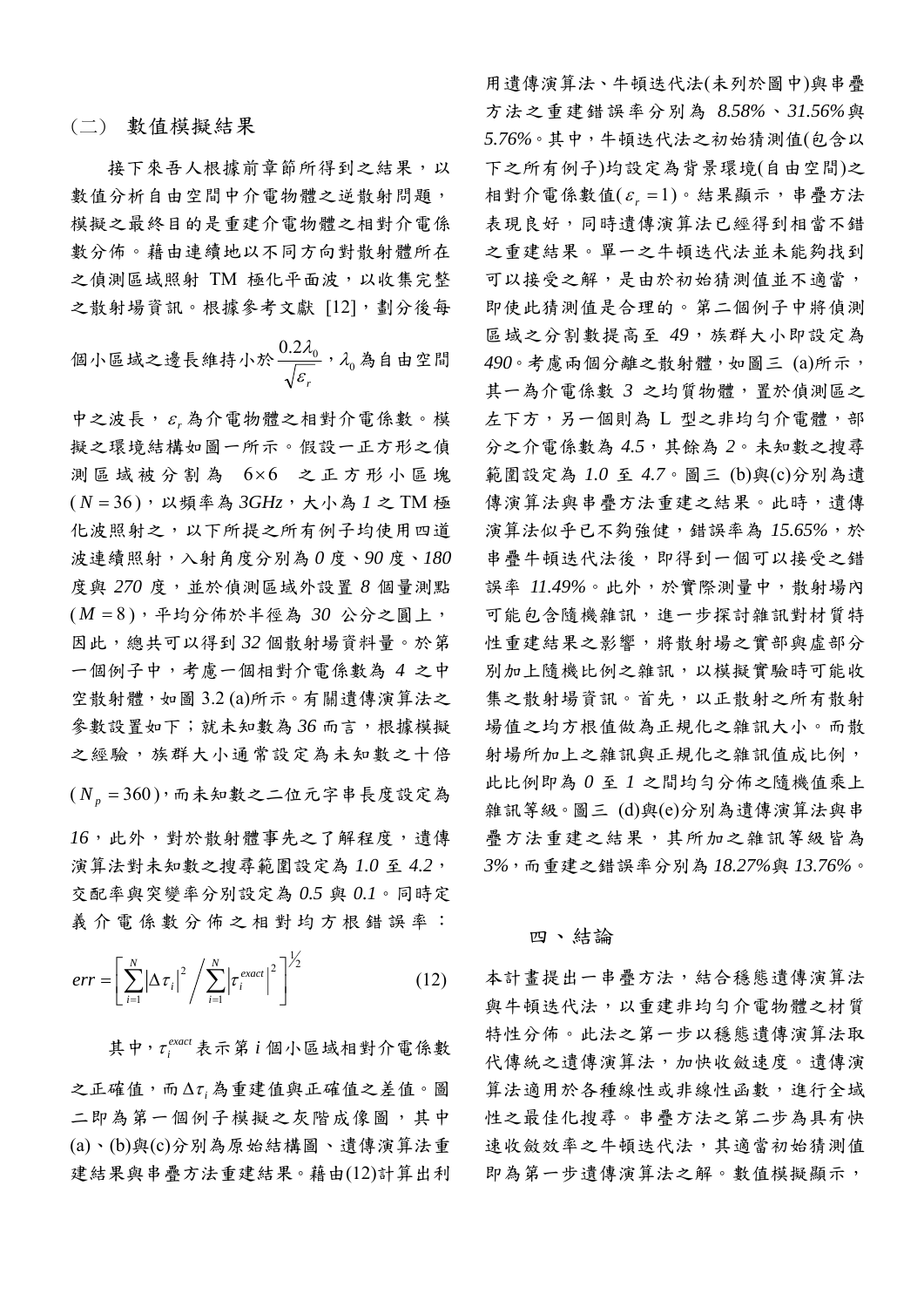此串疊方法對於具有複雜材質特性分佈之介電 物體,重建結果良好。另外本方法對於抗雜訊 能力也有不錯的效果。

## 五、參考文獻

- [1] Ali Yapar, Hülya Şahintürk, Ibrahim Akduman, and Rainer Kress, "One-dimensional profile inversion of a cylindrical layer with inhomogeneous impedance boundary: a Newton-type iterative solution," *IEEE Transactions on Geoscience and Remote Sensing*, Vol. 43, No. 10, pp. 2192-2199, Oct. 2005.
- [2] V. A. Mikhnev and P. Vainikainen, " Two-step inverse scattering method for one-dimensional permittivity profiles", *IEEE Transactions on Antennas and Propagation*, Vol. 48, No.2, pp. 293-298, Feb. 2000.
- [3] C. C. Chiu and P. T. L, "Image reconstruction of a perfectly conducting cylinder by the genetic algorithm," *IEE Proc.-Micro. Antennas Propagat.*, Vol. 143, pp.249-253, June 1996.
- [4] Salvatore Caorsi, Andrea Massa, Matteo Pastorino, and Massimo Donelli, "Improved microwave imaging procedure for nondestructive evaluations of two-dimensional structures," *IEEE Transactions on Antennas and Propagation*, Vol. 52, No. 6, pp. 1386-1397, June 2004.
- [5] E. Bermani, S. Caorsi*,* and M. Raffetto, "Microwave Detection and Dielectric Characterization of Cylindrical Objects from Amplitude-Only Data by Means of Neural Networks", *IEEE Transactions on Antennas and Propagation*, Vol. 50, No. 9, Sept. 2002.
- [6] S. Caorsi and P. Gamba, "Electromagnetic Detection of Dielectric Cylinders by a Neural Network Approach", *IEEE Transactions on Geoscience and Remote Sensing*, Vol. 37, No. 2, March 1999
- [7] A. G. Ramm, "Uniqueness result for inverse problem of geophysics: I, " *Inverse Problems*, vol. 6, pp. 635-641, Aug.1990.
- [8] H. P. Baltes, "Inverse Scattering Problems in Optics," *New York: Springer-Verlag Berlin Heidelberg*, 1980
- [9] M. M. Ney, A. M. Smith, and S. S. Stuchly, "A solution

of electromagnetic imaging using pseudoinverse transformation," *IEEE Trans. Med. Imag.*, Vol. MI-3, pp. 155-162, Dec. 1984.

- [10] W. Wang and S. Zhang, "Unrelated illumination method for electromagnetic inverse scattering of inhomogeneous lossy dielectric bodies," *IEEE Transactions on Antennas and Propagation*, Vol. AP-40, pp. 1292-1296, Nov. 1992.
- [11]A. Ishimaru, *Electromagnetic Wave Propagation, Radiation and Scattering*. Englewood Cliffs, NJ: Prentice-Hall, 1991.
- [12] J. H. Richmond, "Scattering by a dielectric cylinder of arbitrary cross section shape," *IEEE Transactions on Antennas and Propagation.* Vol. 13, pp. 334-341, May 1965.



圖一 模擬之環境結構圖。



圖二(a)例子一之介電係數分佈圖(原始分佈)。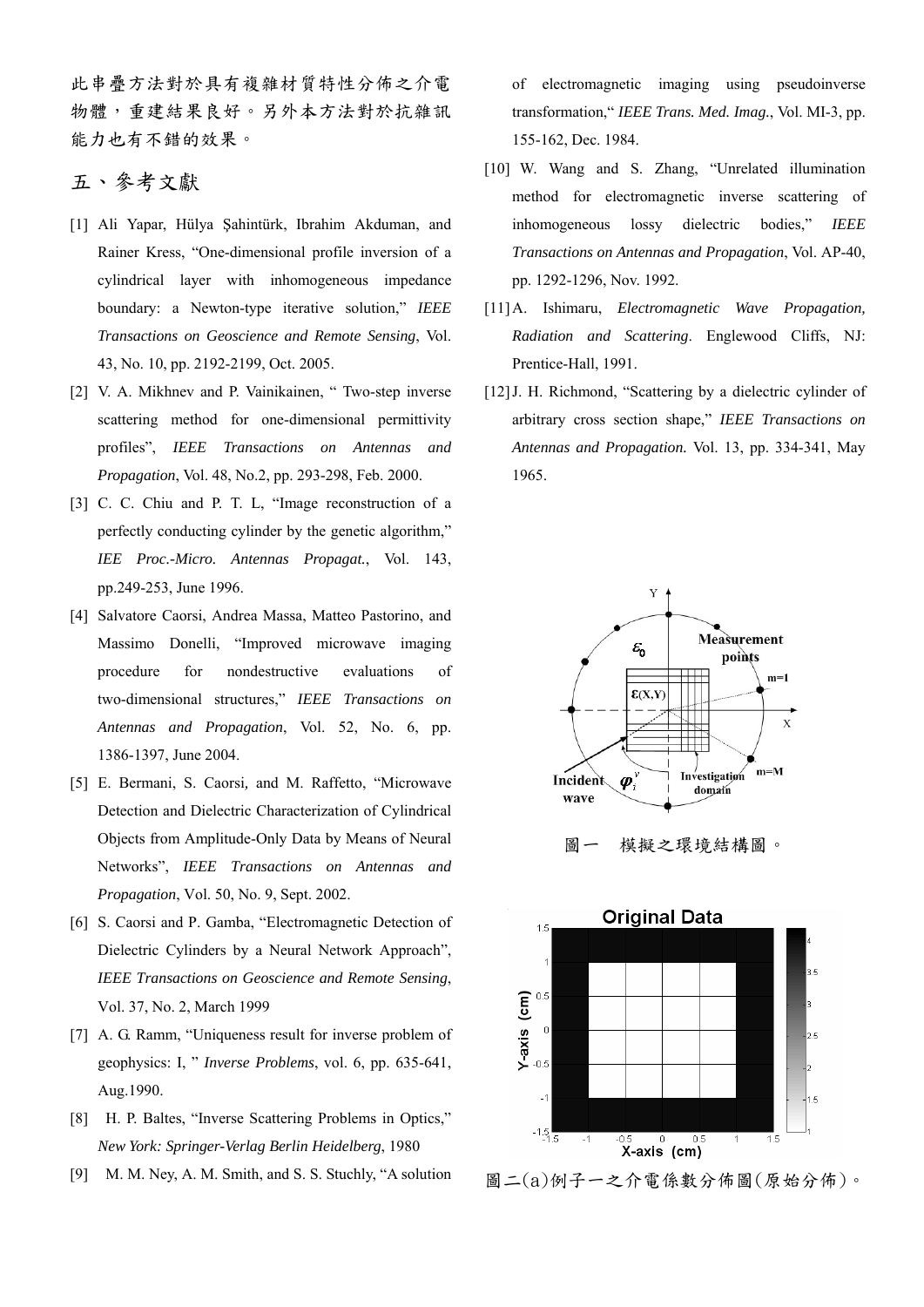

圖二(b)例子一之介電係數分佈圖(遺傳演算法

之重建結果)



圖二(c) 例子一之介電係數分佈圖(串疊方法 之重建結果。)



圖三 (a)例子二之介電係數分佈圖 (原始分 佈) 。



圖三(b)例子二之介電係數分佈圖(遺傳演算法 之重建結果)。



圖三(c)例子二之介電係數分佈圖(串疊方法之 重建結果)。



圖三(d)例子二之介電係數分佈圖(遺傳演算法 重建之結果(雜訊等級 3%))。